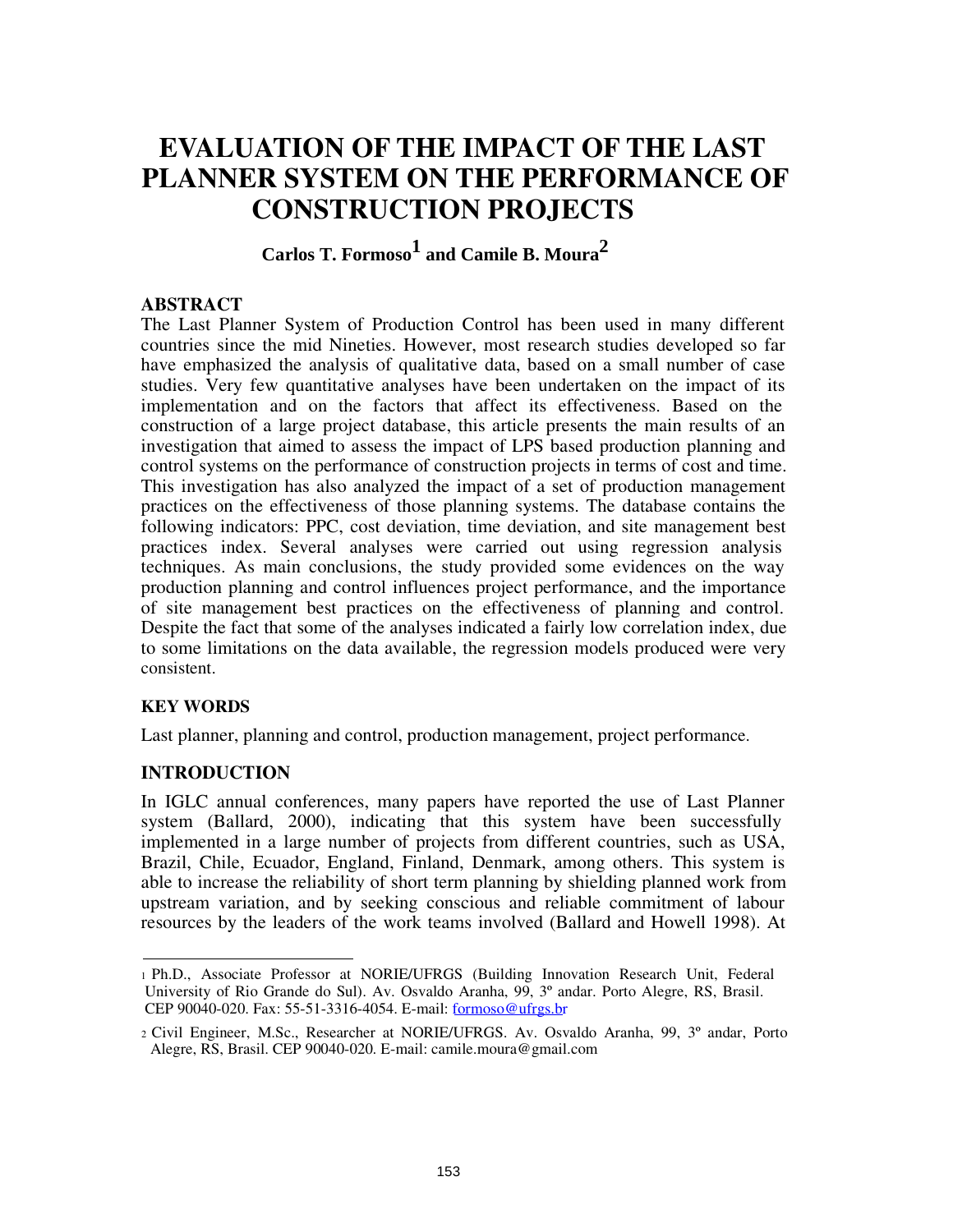the medium term level, constraints are identified and removed, ensuring that the necessary materials, information and equipment are available (Ballard, 1997).

There are some indications that the Last Planner has many advantages over traditional CPM based planning and control systems. The way it manages commitments, and the stability that it creates in production systems are among the main reasons for its success (Vrijhoef *et al.*, 2001). Also, it adopts a fairly simple planning and control approach, and, similarly to the Toyota Production System (Wiendahl *et al.*, 2005), emphasizes organisational aspects instead of the application of complex software systems.

Although the Last Planner System is well described in the literature (Ballard and Howell, 1998; Ballard 1997; Ballard, 2000), much needs to be discussed on the core ideas that are underneath this system. In fact, there is a continuing effort to further improving it, for instance, by integrating other managerial functions (Marosszeky et al., 2002; Saurin et al., 2004), extending to other managerial levels (Ballard and Howell, 2003), and developing software tools that support its implementation.

Moreover, there is very little quantitative evidence on the impact of the Last Planner System on the performance of construction projects. Despite its dissemination across industry, most research studies developed so far were based on a small number of case studies, using mostly qualitative evidences. In fact, Ballard (2000) pointed out that it is necessary to quantify and understand the benefits of greater plan reliability for safety, quality, time and cost. There seems to be a good opportunity for investigating those benefits by comparing measures of plan reliability to projects goals.

The main objective of this article is to assess the impact of the Last Planner system on the performance of construction projects in terms of cost and duration, using indicators that are routinely employed by construction companies. It also seeks to identify factors which affect the production planning and control effectiveness by using indicators of production management best practices. This study was conducted as part of the development of a benchmarking initiative which involved the implementation of performance measurement system for benchmarking performance in the construction industry, named SISIND-NET (Costa *et al.,* 2006). Over the three years of this project, a database of production management indicators was produced in partnership with construction companies, which was drawn upon to develop this study.

#### **RESEARCH METHOD**

This research work was divided into three main stages. In the first stage, data available in the SISIND-NET database were initially analyzed, and a number of visits to construction companies was undertaken, in which the quality of the data provided was checked, and the possibility of obtaining additional data from the companies was discussed. In the second stage, the data available was organized, considering the variables that were selected, and a set of hypotheses were formulated. The third stage of the study consisted of data analysis.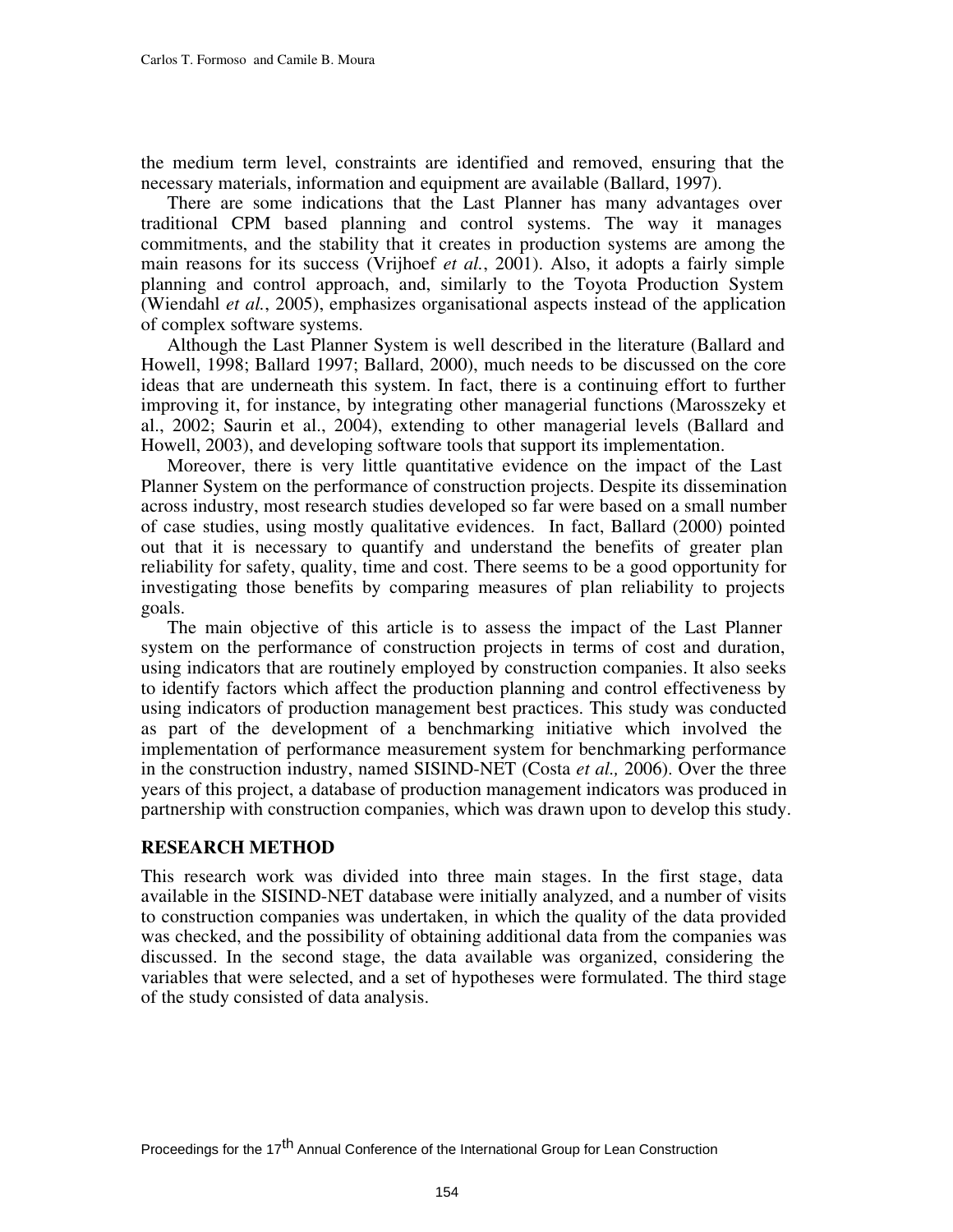# **HYPOTHESIS**

The following hypotheses were formulated for this study:

- **Hypothesis 1:** the greater the planning effectiveness, measured by the percentage of plans completed (PPC), the lower tends to be the cost deviations, measured by the indicator DC;
- **Hypothesis 2:** the greater the planning effectiveness of, measured by the percentage of plans completed (PPC), the lower tends to be the time deviation, measured by the indicator DP;
- **Hypothesis 3**: the implementation of a set of site management best practices, measured by the indicator IBPC, positively influences the planning effectiveness, measured by the PPC;

### **INDICATORS**

Besides the Last Planner metrics (PPC and the causes for the non completion of work packages), three indicators were used to test the hypotheses presented above. The cost deviation indicator is given by the ratio between the cost incurred and the budgeted  $\cos^3$ , while time deviation is calculated by a similar formulae<sup>4</sup> using an S-curve produced according the earned value method, which compares the expected duration of the project and the actual one. Both indicators are widely used by construction companies in Brazil for assessing project performance and, for that reason, were adopted in the SISIND-NET Project.

The IBPC  $5$  was initially proposed by Saurin (1997), the objective being to evaluate the degree of organization of construction sites based on the application of a checklist of best practices. This list originally had 127 items, classified into three broad categories: (a) temporary facilities, (b) safety at work, and (c) handling of materials (i.e. storing and moving). Several revisions were made to this list over time. In the SISIND-NET project, a list was put forward with 162 items, which was adopted as a standard for companies participating in it. One of the main alterations was to add a fourth item on the management of solid waste on site, since this has become an important item in the management of construction sites in recent years. A global IBPC is calculated for each site, as well as some sub-indices for each of the major items.

#### **DATA PREPARATION AND ANALISYS**

Before starting the data analysis, much effort was spent on preparing the database. The decision was made to adopt the month as the period of analysis. Thus, the PPC, which is collected weekly, had to be converted to a monthly base by calculating the average of 4 or 5 weeks. Moreover, all variables were transformed so that they were on the same scale. The scale chosen as a standard was from zero to ten. Table 1

 $3 \text{ DC} = (\text{Real Cost} - \text{Budgeted Cost}) / \text{Budgeted Cost} * 100$ 

 $^{4}$  DP = (Real duration – Expected duration) / Expected duration \* 100

<sup>&</sup>lt;sup>5</sup> IBPC =  $\Sigma$  points obtained /  $\Sigma$  items assessed \* 10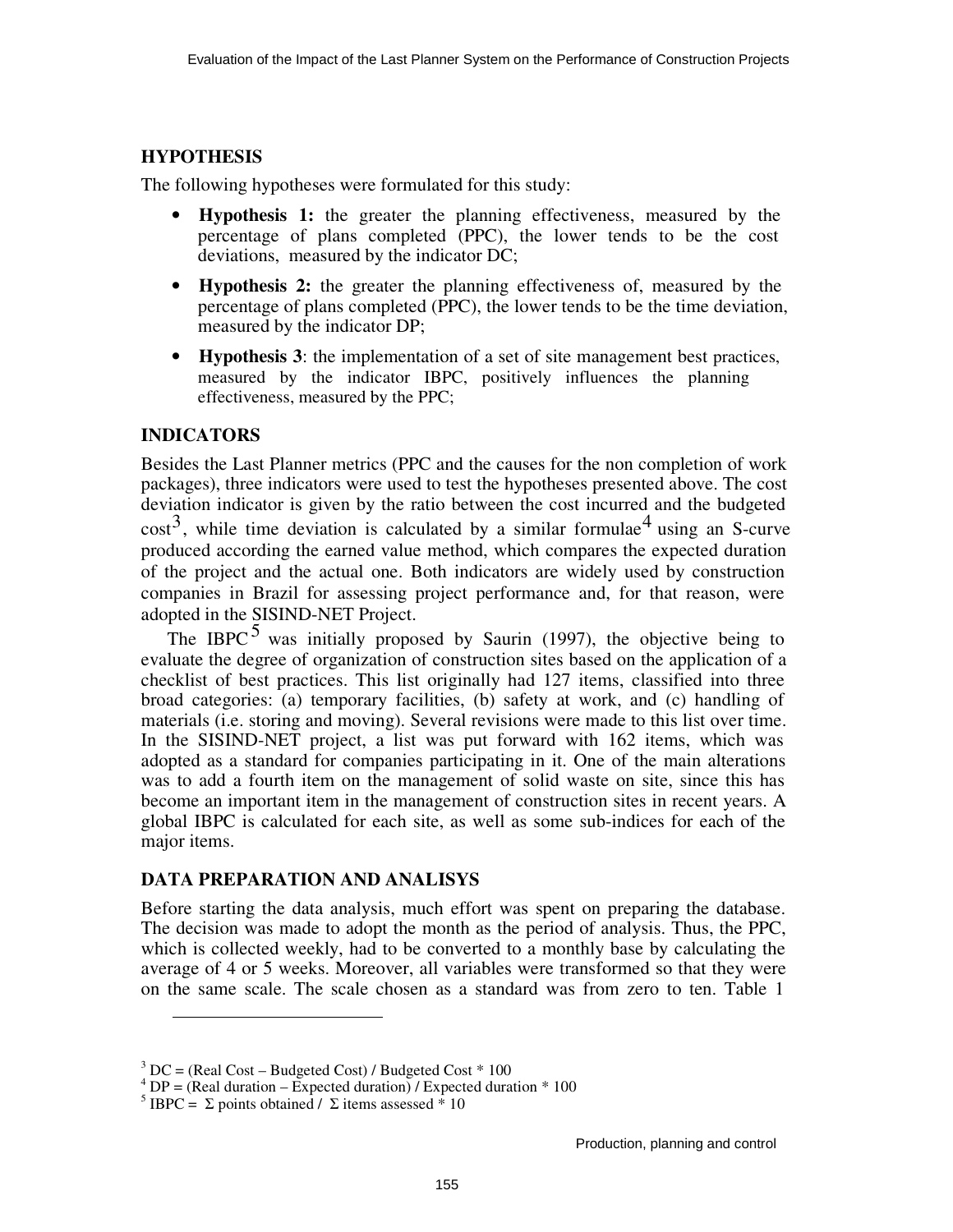describes the data available for each indicator. Each case represents the set of data available for a project in a given month.

| Variable       | Companies | <b>Sites</b> | Cases |
|----------------|-----------|--------------|-------|
| Total          | 28        | 119          | 868   |
| <b>IBPC</b>    | 19        | 69           | 375   |
| PPC and causes | Q         | 75           | 512   |
| ЭC             |           | 29           | 181   |
| эP             |           | 36           | 242   |

Table 1: Characterization of the Data Available for each Indicator

In total, data were obtained from 119 projects, undertaken between 2002 and 2007. Most of them were residential projects (31%) and industrial and commercial projects (46%). The DC and DP metrics were obtained in only one and two companies respectively, which considerably limited the testing of the corresponding hypotheses.

Data analysis involved three steps: (a) descriptive analysis of the variables, (b) analysis of the Pearson correlation to assess the degree of relationship between two variables (Downing and Clark, 2005), and (c) application of the multivariate regression technique to discover the relationship between a dependent variable and one or more independent variables (Hair *et al.,* 1998). Assessing the precision of the regression equation was performed by the method of least squares, in which the coefficient of determination  $(R<sup>2</sup>)$  represents the percentage of the dependent variable which is explained by the independent ones (Hair *et al.*, 1998).

#### **RESULTS**

#### **DESCRIPTIVE ANALYSIS**

Figure 1 presents the PPC statistics for each one of the market segments. PPC tends to be lower in industrial and commercial projects and in low-cost housing projects. In the first case, the low PPC can be explained by the fact that this type of work is characterized by high complexity, short lead-times and high uncertainty. In the case of low-cost housing, the companies are small, many of which have difficulty in implementing planning systems based on the Last Planner. These indicators are of the same order of magnitude of those presented in other quantitative studies (Bortolazza and Formoso, 2006; Alarcón *et al.,* 2005; Botero and Alvarez, 2005).

The causes of non-completion of work packages were classified into eight categories. Figure 2 shows the average percentages for each of these categories. Similarly to the results presented by Bortolazza and Formoso (2006), the two categories of causes with the highest number of occurrences are labor (42%) and planning (28%). The majority of the problems (81%) are of predominantly internal origin (including the categories labor, materials, equipment, design and planning) while only 19% are of external origin (client interference, weather problems and suppliers). These figures indicate that, in general, there is a large potential for improving the performance of production planning and control, since most problems are primarily internal to the organization. This result is consistent with what has been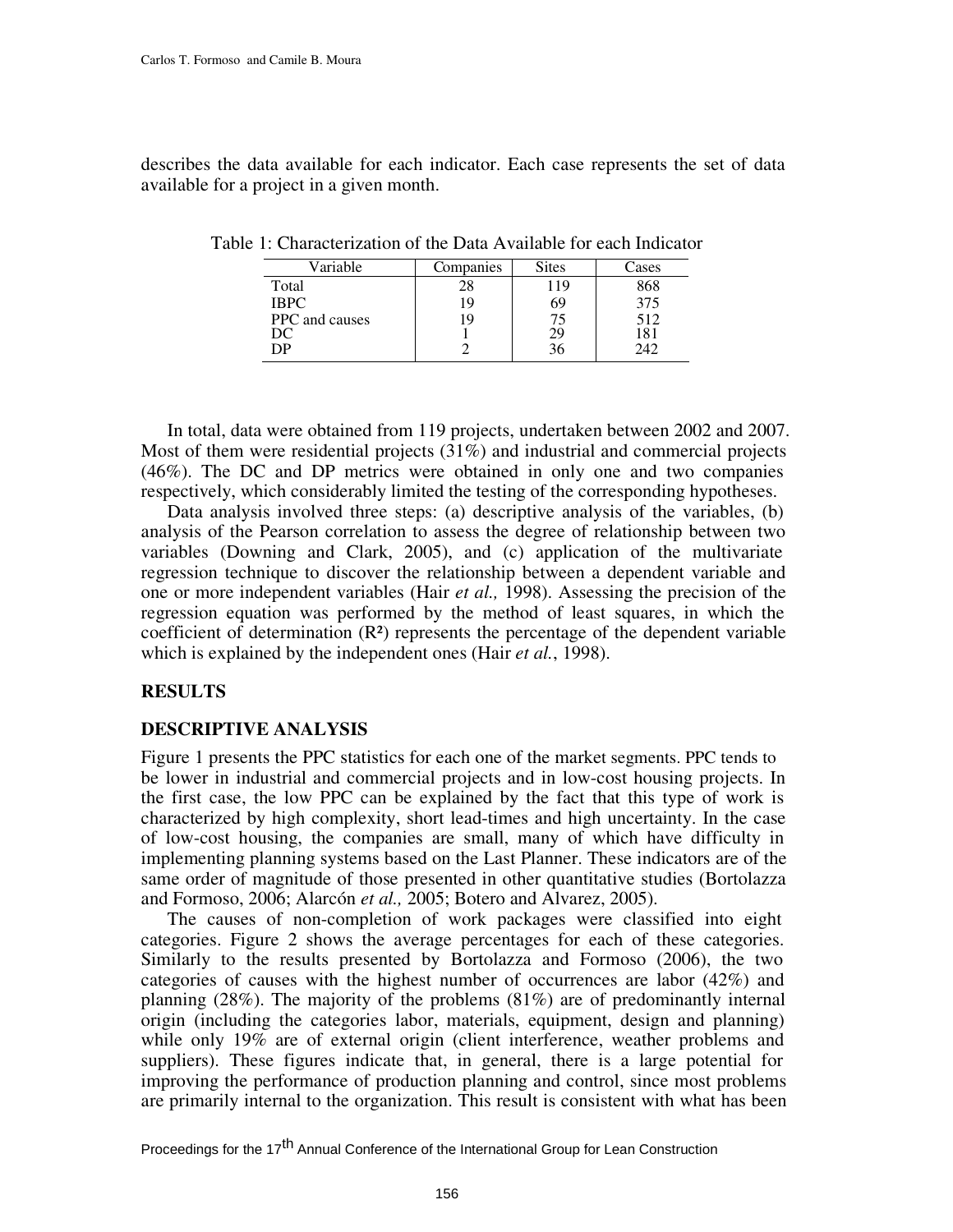observed in other quantitative surveys. In the study of Bortolazza and Formoso (2006), the percentage of internal problems reached 77%, while in the study by Botero and Alvarez (2005), held in Colombia, this percentage reached 63%. Ballard (1997), in a study conducted in the United States, reported that more than 80% of the causes were of internal origin.

| 100%              |             |                |                         |                     |              |
|-------------------|-------------|----------------|-------------------------|---------------------|--------------|
| 80%               |             |                |                         |                     |              |
|                   |             |                |                         |                     |              |
| 60%               |             |                |                         |                     |              |
| 40%               |             |                |                         |                     |              |
| 20%               |             |                |                         |                     |              |
| 0%                |             | Industrial and |                         |                     |              |
|                   | Residential | commercial     | Various public<br>works | Low cost<br>housing | All projects |
| $\Box$ Minimum    | 22.14%      | 29.23%         | 33.33%                  | 36.85%              | 22.14%       |
| Q1                | 69.51%      | 62.81%         | 70.83%                  | 65.72%              | 66.19%       |
| ■ Median          | 81.03%      | 72.83%         | 75.28%                  | 73.62%              | 76.03%       |
| $\blacksquare$ Q3 | 88.46%      | 87.30%         | 90.08%                  | 79.34%              | 86.79%       |
| ■ Maximum         | 97.18%      | 100.00%        | 90.56%                  | 91.67%              | 100.00%      |

Figure 1: PPC Statistics for Different Market Segments



Figure 2: Distribution of the Causes of Non-Completion of Work Packages

The DC data used in this study refer only to Company C, and total 181 cases relative to 28 building projects. This is a medium sized company from Porto Alegre (South of Brazil) that builds a wide range of industrial and commercial projects. The median DC was 0.07%, corresponding to 4.05 in the transformed scale, well below the average of the other variables.

The indicator of time deviation (DP) was available only from Companies A and C, forming a sample of 242 cases relating to 36 different building works. Table 2 below presents the statistics for the two companies. Company A is a large house-building company also based in Porto Alegre, which both develops and builds residential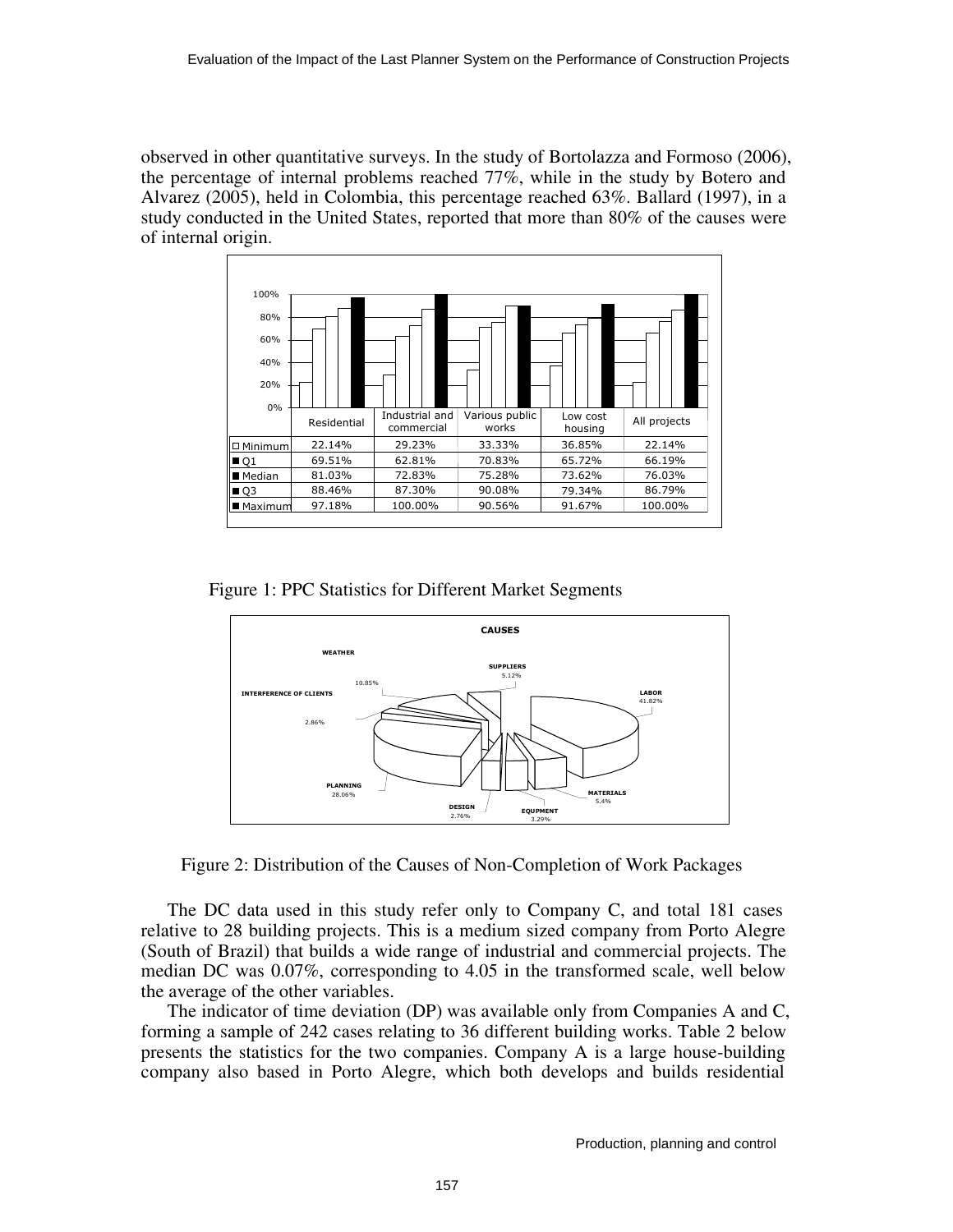projects for the medium and higher-medium class. Both companies are well known in the country for the successful implementation of lean construction ideas.

|              | Company A | Company B |
|--------------|-----------|-----------|
| Nr. Cases    | 69        | 173       |
| Nr. projects |           | 29        |
| Average      | 9.29      | 8.55      |
| Median       | 9.29      | 8.95      |
| Minimum      | 9.24      | 0.00      |
| Maximum      | 9.32      | 10.00     |

Table 2: Descriptive Statistics of DP (Time Deviation)

The IBPC had records of 375 cases, totaling 69 projects of 19 companies. The practices classified in the environmental management category were not taken into consideration due to the small number of sites that had data referring to them. Table 3 shows the main descriptive statistics of IBPCS and also for the three categories of items that were considered. The handling of materials category had the lowest average among them. Paradoxically, the practices included in this category is the one that has the greatest potential to contribute to the elimination of non value adding activities, and could have a strong positive influence on planning effectiveness and productivity.

Table 3 – Descriptive Statistics of the IBPC and Sub-Items for the Total Sample.

|                    | <b>IBPC</b> | (a) Temporary<br>facilities | (b) Site safety | (c) Materials<br>handling |
|--------------------|-------------|-----------------------------|-----------------|---------------------------|
| Average            | 7.90        | 8.22                        | 7.86            | 7.61                      |
| Standard deviation | 1.33        | 1.38                        | 1.81            | 1.60                      |
| Minimum            | 2.80        | 1.90                        | 0.50            | 0.00                      |
| Ol                 | 7.40        | 7.60                        | 7.20            | 6.70                      |
| Median             | 8.20        | 8.60                        | 8.30            | 7.80                      |
| Q3                 | 8.90        | 9.20                        | 9.10            | 8.80                      |
| Maximum            | 9.80        | 10.00                       | 10.00           | 10.0                      |

# **TESTING THE HYPOTHESES**

#### **Hypothesis 1**

This analysis consisted of cross-matching between the PPC and the causes of noncompletion of work packages with cost deviation, with the objective of testing the hypothesis that project performance in terms of costs can be influenced by the effectiveness of planning. DC is the dependent variable and PPC and causes of noncompletion of work packages are the independent variables. In the database there were 54 cases of 10 sites, all from Company C.

The first step was the analysis of the Pearson correlation between PPC and DC. The value p found was quite high (0.826), indicating that there was no linear correlation between these two variables. However, visual analysis of the data indicated that there were three points which showed strong discrepancies from the others. These divergent points belonged to projects from the same client, which is quite distinct from the others because, for various reasons, it often requests the site activities to stop. For that reason, the decision was made to remove these points from the sample, which left 51 cases. After this step, the Pearson correlation was again performed between PPC and DC and it reached a *p* value below 0.05, showing that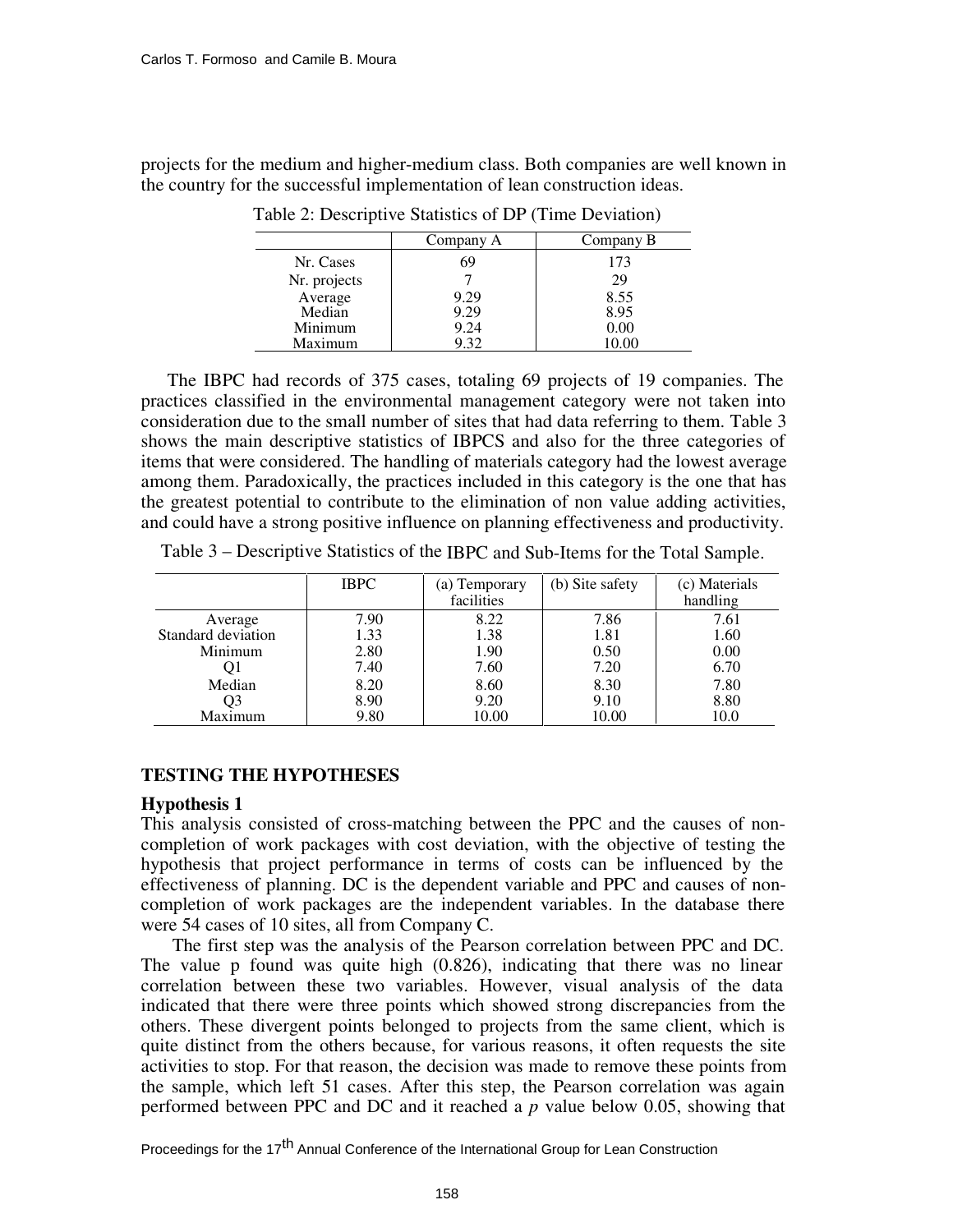there is a linear correlation between two variables. The result of this correlation is given in Figure 3. Regarding the linear regression of the two variables, only 8% of the independent variable is able to explain the dependent variable - in fact, Figure 3 indicates that there does not appear to be a strong correlation between these two variables.



Figure 3: Dispersion Graph PPC x DC (Company C, without Spurious Data)

The correlation between the causes of non-completion of work packages and the DC was also tested. Correlation tests were applied between DC and the individual causes, grouped into eight categories as well as being grouped into internal and external ones. The individual causes that had the highest correlation were: (a) absenteeism, (b) flaws in materials programming, (c) lack of design drawings, (d) changes in production plans, (e) inadequate work supervision, and (f) delays in decision making by the client. Regarding the groups of causes, those which showed a correlation with DC were labor, planning and design.

In the test of regression models for separate causes, the coefficient of determination of this model was around 45%. It means that the higher the incidence of those six individual causes, the worse the project performance with regard to costs. By contrast, the coefficient of determination was very low for the regression analysis made for the causes classified into eight groups or grouped as either internal or external. Thus, among the models tested, the model which predicted the DC with greatest precision was the one in which each of the cases was considered separately. This type of model provides indications about the problems that must be eliminated so that a given company might improve its performance with regard to cost. For example, the importance of problems related to design calls attention to itself in the models tested, although these problems represent only a small portion of the causes of noncompletion of work packages (on average 3%). This is possibly a problem typical of the market niche in which Company C operates, in which in general there is a great deal of simultaneity between design and production.

# **Hypothesis 2**

This analysis consisted of cross-matching between the PPC and the causes of the noncompletion of work packages with time deviation, with the objective of testing the hypothesis that the performance of the project in relation to the schedule may be influenced by the effectiveness of planning. The DP is the dependent variable, and the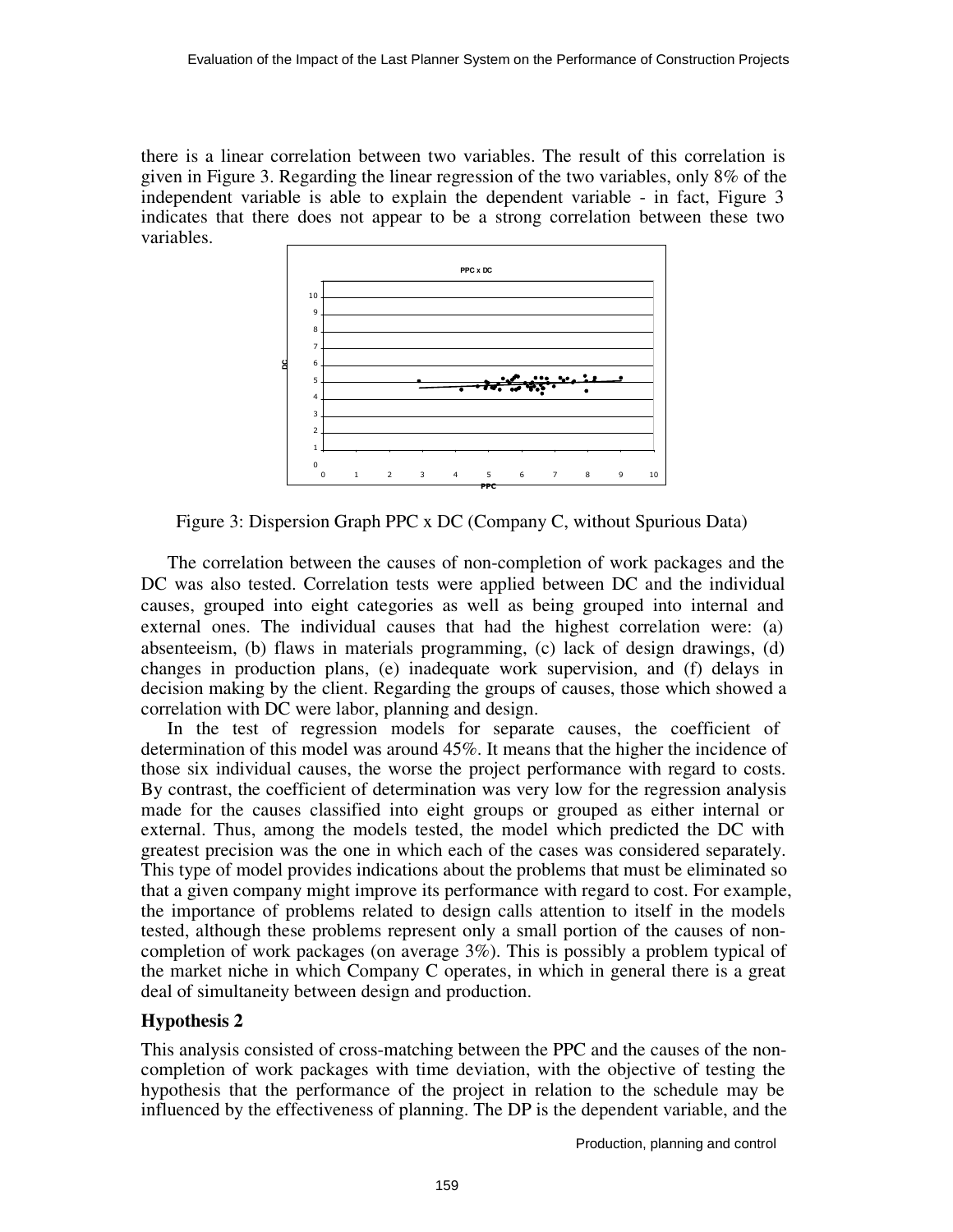PPC and the causes of non-fulfillment of the tasks the independent variables. The decision was made to analyze separately data from companies A and C, due to the difference between the market segments in which these two companies operate. Figure 4 presents the graph of dispersion between DP and PPC for Company A and Company C. While in the former the value of PPC tends to be fairly high (above 90%) independently of the performance of the project in terms of time, in the latter one there is a trend of improving that type of performance to the extent that PPC increases (Pearson´s correlation: 0,275).

In Company A, the lack of correlation can be explained by the relatively long project duration, which is strongly dictated by the ability of their clients to pay, and also by the rigor adopted by the company as to keeping to schedules. In addition, the building sites of this company tend to be very similar, with a high level of process standardization, which facilitates control and the estimation of durations. The comparison between Figures 6 (a) and 6 (b) may indicate that the impact of the effectiveness of PCP is more noticeable on more complex building sites, in which uncertainty is higher and completion times are shorter, such as is the case for the projects of Company C. A model of regression between PPS and DC was also tested. It was found that the regression model is weak in forecasting the DP: the PPC was responsible for forecasting less than 10% of the dependent variable.



Figure 4: Graph of Dispersion PPC x DP

Only for Company C, correlation tests were also applied between the DP and the causes of the non-completion of work packages for individual causes, grouped into eight categories as well as into internal and external causes. With regard to the groups of causes, what showed the highest correlation with the DP was "interference by the client" (Pearson´s correlation: -0.647). In the test of regression models for separate causes, two causes included in the model, "poor quality of the design" and "delays in decision making by the client" were able to explain about 51% of the deviation from schedule. This result is consistent with the characteristics of the segment of industrial and commercial projects, in which Company C operates. Clients tend to interfere much in those projects, and there is a need for simultaneity between the design and production. The model offers signs that those problems are the ones on which production management should focus attention, so as to influence positive compliance with schedules. For the analysis undertaken on the causes grouped into eight groups, the regression model had a very low coefficient of determination, with a power of explanation of just 10% of the deviation from schedule. Therefore, similar to the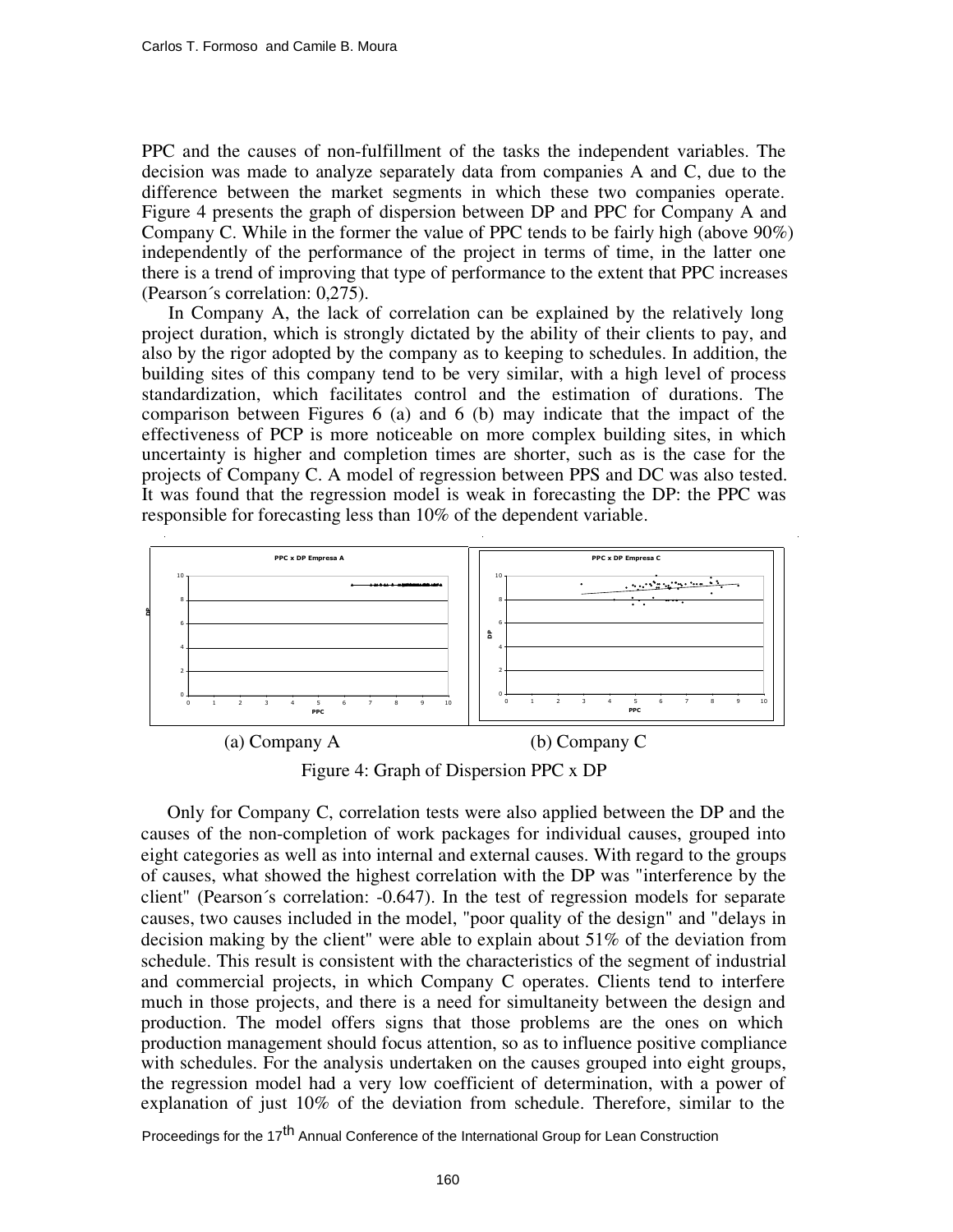analysis performed for cost deviation, the best regression model is the one in which separate consideration was given to the causes for the non-completion of work packages.

#### **Hypothesis 3**

This analysis consisted of cross-matching between the IBPC and both PPC and the causes for the non-completion of work packages, with the objective of evaluating the impact of site management best practices on the effectiveness of planning. The PPC and the causes for the non-completion of the work packages are dependent variables and the IBPC and its sub-indices the independent variables. The sample size was 244 cases, referring to 40 projects of eight different companies.

Figure 5 shows a graph of dispersion between PPC and IBP, indicating that there is a strong correlation between the two indicators, although the points are very scattered.



Figure 5: Graph of Dispersion PPC x IBPC

A number of regression model were tested. However, the coefficient of determination of the best regression model was very low, around 10%. Some models were also performed for the segment of residential projects, since the IBPC indicator was originally drawn up especially for this type of project. In the best regression model, the coefficient of determination was still fairly low (around 27%). This indicates that other variables not considered in this analysis influence the value of the PPC. However, this analysis points again to the existence of a positive correlation between the best practice of building sites and the effectiveness of planning.

Some analyses were also conducted taking into separate consideration the three groups of items - temporary facilities (A), site safety (B) and materials handling (C). On taking these three parts into account, it was sought to adjust the best regression model. The IBPC of the temporary facilities proved to be non-significant, possibly because they do not have a direct relationship with production management properly speaking. Therefore, in the final model, consideration was given only to those variables related to site safety and materials handling best practices. However, the precision of prediction of the model is weak, with R ² being a little more than 10%. Another set of linear regression models were tested for residential projects. The predictive precision of the model exclusive to the niche cited was 28.8%, slightly

Production, planning and control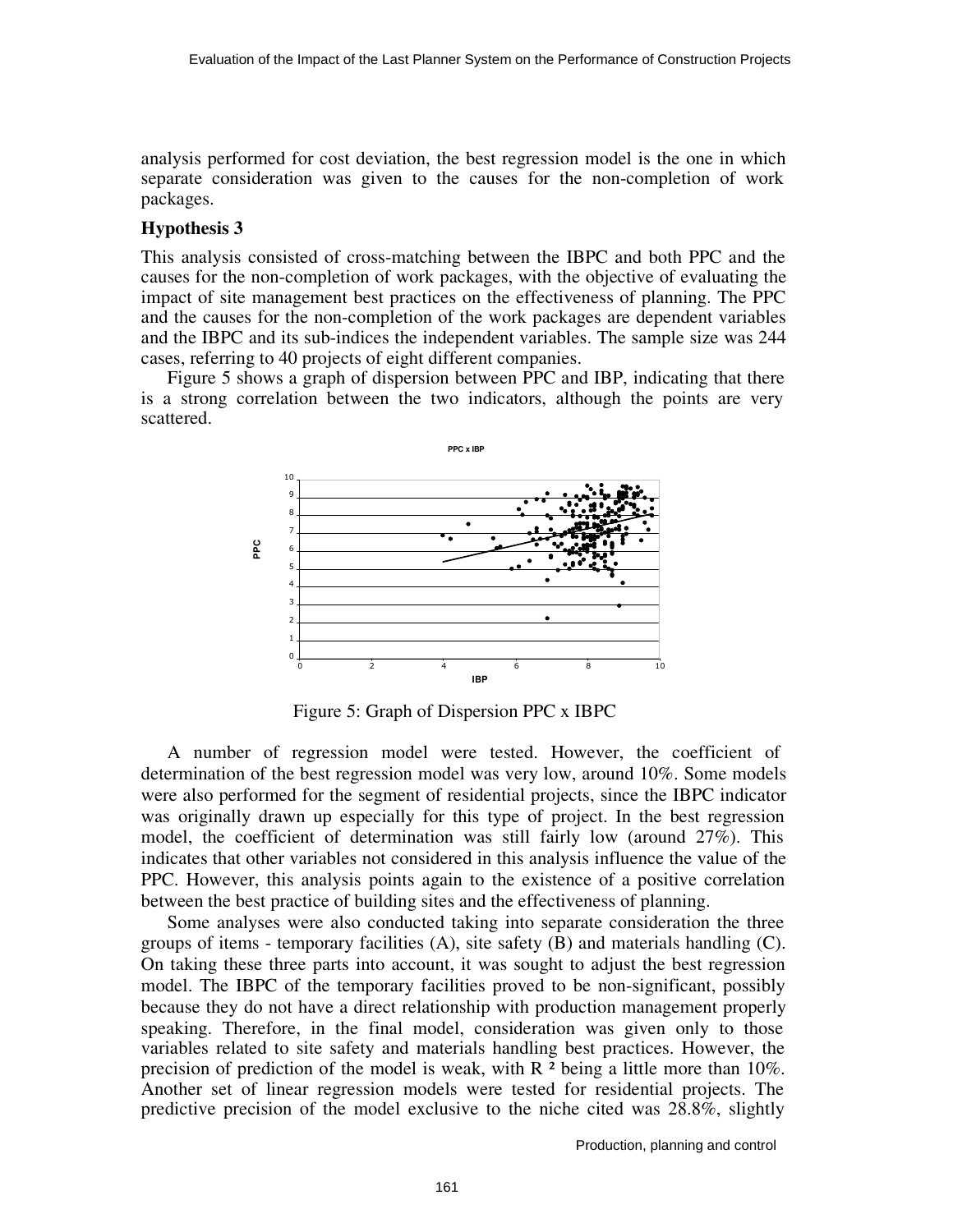higher than for the sample as whole. In this model only the IBPC for site safety was significant, indicating that the safety best practices have a positive impact on the effectiveness of planning. Different from what could have been expected, the materials handling IBPC had no significant influence on the PPC. Regarding the causes of the non-fulfillment of the packages of work, no significant correlation with the IBPC and its sub-indices was found.

# **CONCLUSIONS**

This study presented some statistical analysis of production planning and control indicators, which can be used as benchmarks, since some of them are widely disseminated in the construction sector. Several tests were performed, which set out to analyze the impact of the effectiveness of planning, measured by the PPC on project performance in terms of cost and time, and the influence of site management best practices on the effectiveness of planning. In spite of some limitations in the available data, results showed some significant correlations between indicators.

Some evidence, although not very conclusive, was found that the Last Planner System positively affects the performance of construction projects in terms of cost and time, in the case of industrial and commercial complex projects Given the limitations in the analyses conducted, there is a need to perform more quantitative analyses, by using larger databases. Moreover, the causes of non-completion of work packages are shown to be an important source of information, yielding significant results in the regression models. Through the analyses of correlation and linear regression, it was possible to identify the causes that have a more significant influence on the effectiveness of planning.

With regard to the site management best practices, the analyses performed indicated that these significantly impact the effectiveness of planning. The correlation between the IBPC and the PCP variables tends to increase to the extent that the residential building market is analyzed separately, since they represent more homogeneous projects, and when the site safety practices are considered separately.

Despite the correlations found, the results of the linear regressions indicated a very weak predictive power. This indicates the existence of other factors that influence the dependent variables (DC, PA and PCP) and that were not considered in the analyses. This may also be a sign that the analyses performed are affected by some degree of subjectivity that exists in some of the variables used, such as the PPC and the indices of best practices. For example, in the case of PCP, the result of the weekly indicator may be influenced by the degree of detail of the short term plans, the quality of the definition of the work packages as well as the existing level of control of implementation. These problems were accentuated by the fact that this study used a database constructed from indicators collected by the companies themselves and not by the research team. However, the analyses proved to be very consistent with regard to the signal of the coefficients, the great majority of which proved to be of the kind forecast in the formulation of hypotheses.

#### **REFERENCES**

Alarcón, L. F.; Diethelm, S.; Rojo, O.; Calderon, R. Assessing the impacts of implementing lean construction. In: Annual Conference on Lean Construction, 13., 2005, Sidney. *Proceedings…* Sidney: 2005.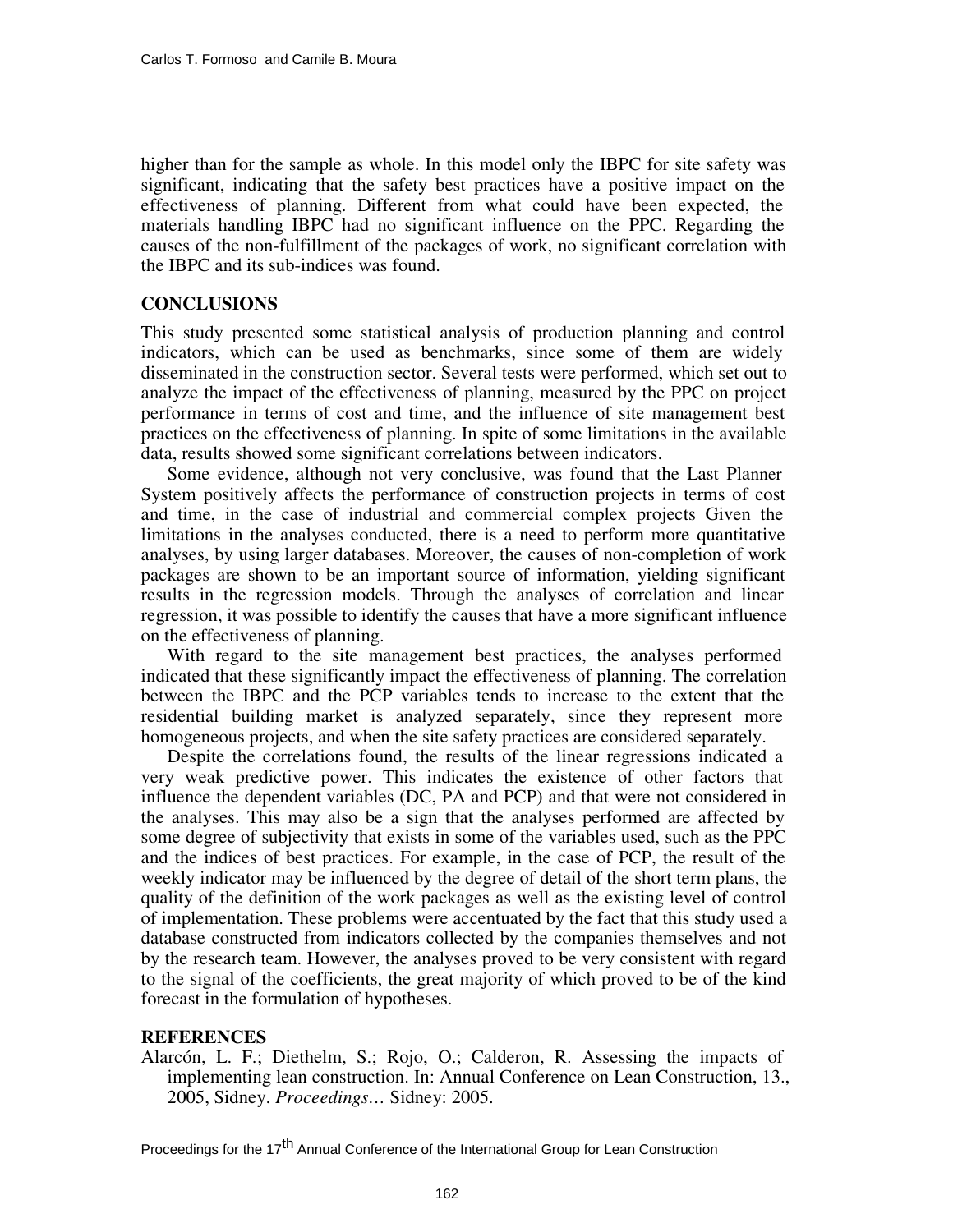- Ballard, G. Lookahead planning: the missing link in production control. In: Annual Conference on Lean Construction, 5., 1997, Gold Coast. *Proceedings…* Gold Coast: 1997.
- Ballard, G. *The Last Planner System of Production Control*. 2000. Thesis (Doctor of Philosophy) - School of Civil Engineering, Faculty of Engineering. University of Birmingham, Birmingham.
- Ballard, G.; Howell, G. An update on last planner. In: Annual Conference on Lean Construction, 11., 2003, Blacksburg. *Proceedings…* Blacksburg: 2003.
- Ballard, G.; Howell, G. Shielding production: an essential step in production control**.**  *Journal of Construction Engineering in Management*, v. 124, n. 1, p.18-24, 1998.
- Bortolazza, R. C. and Formoso, C. T. (2006) A quantitative analysis of data collected from the Last Planner system in Brazil. In: Sacks, R. and Bertelsen, S. (Org.) *Proceedings of the 14th Annual Conference of the International Group for Lean Construction*, Santiago, Chile, 2006. pp. 625-638.
- Botero, L. F.; Alvarez, M. E. Last Planner: an advance in planning and controlling construction projects. Case study in the city of Medellin. In: Simpósio Brasileiro de Gestão e Economia da Construção, 4., 2005, Porto Alegre. *Proceeedings…* Porto Alegre, 2005.
- Costa, D.B. ; Formoso, C.T. ; Kagioglou, M. ; Alarcón, L.F.; Caldas, C.H. Benchmarking initiatives in the construction industry: lessons learned and improvement opportunities. *Journal of Management in Engineering* - ASCE, v. 22, p. 158-167, 2006.
- Downing, D.; Clark, J. *Business Statistics* (4<sup>th</sup> ed.) Barron's, , 2003.
- Hair, J.F., Anderson, R.E., Tatham, R.L. & Black, W.C. (1998). *Multivariate data analysis* (5th ed.). New Jersey: Prentice-Hall.
- Marosszeki, M.; Thomas, R.; Karim, K.; David, S. and McGeorge, D. (2002) 'Quality management tools for lean production: moving from enforcement to empowerment'. In: Formoso, C. T. and Ballard, G. (Org.). *Proceedings of the 10th Annual Conference of the International Group for Lean Construction* Gramado, Brazil. 2002. pp. 87-100.
- Saurin, T. A. *Método para Diagnóstico e Diretrizes para Planejamento de Canteiros de obra edificações*. 1997. Dissertação (Mestrado em Engenharia Civil) – Universidade Federal do Rio Grande do Sul, Porto Alegre (*in Portuguese*).
- Saurin, T. A.; Formoso, C. T. and Guimarães, L. B. M. (2004). 'Safety and production: an integrated planning and control model'. *Construction Management and Economics*, 22: pp. 159-169.
- Vrijhoef, R.; Koskela, L. and Voordijk, H. (2003) 'Understanding construction supply chains: a multiple theoretical approach to inter-organizational relationships in construction'. In: Martinez, J. and Formoso, C. T. (Org.). *Proceedings of the 11th Annual Conference of the International Group for Lean Construction* Blacksburg, East Virginia, USA, 2003.
- Wiendahl, H. H.; von Cieminski, G. and Wiendahl, H. P. 'Stumbling blocks of PPC: Towards the holistic configuration of PPC systems'. *Production Planning and Control*, Taylor and Francis, 16 (7): pp. 634-651.